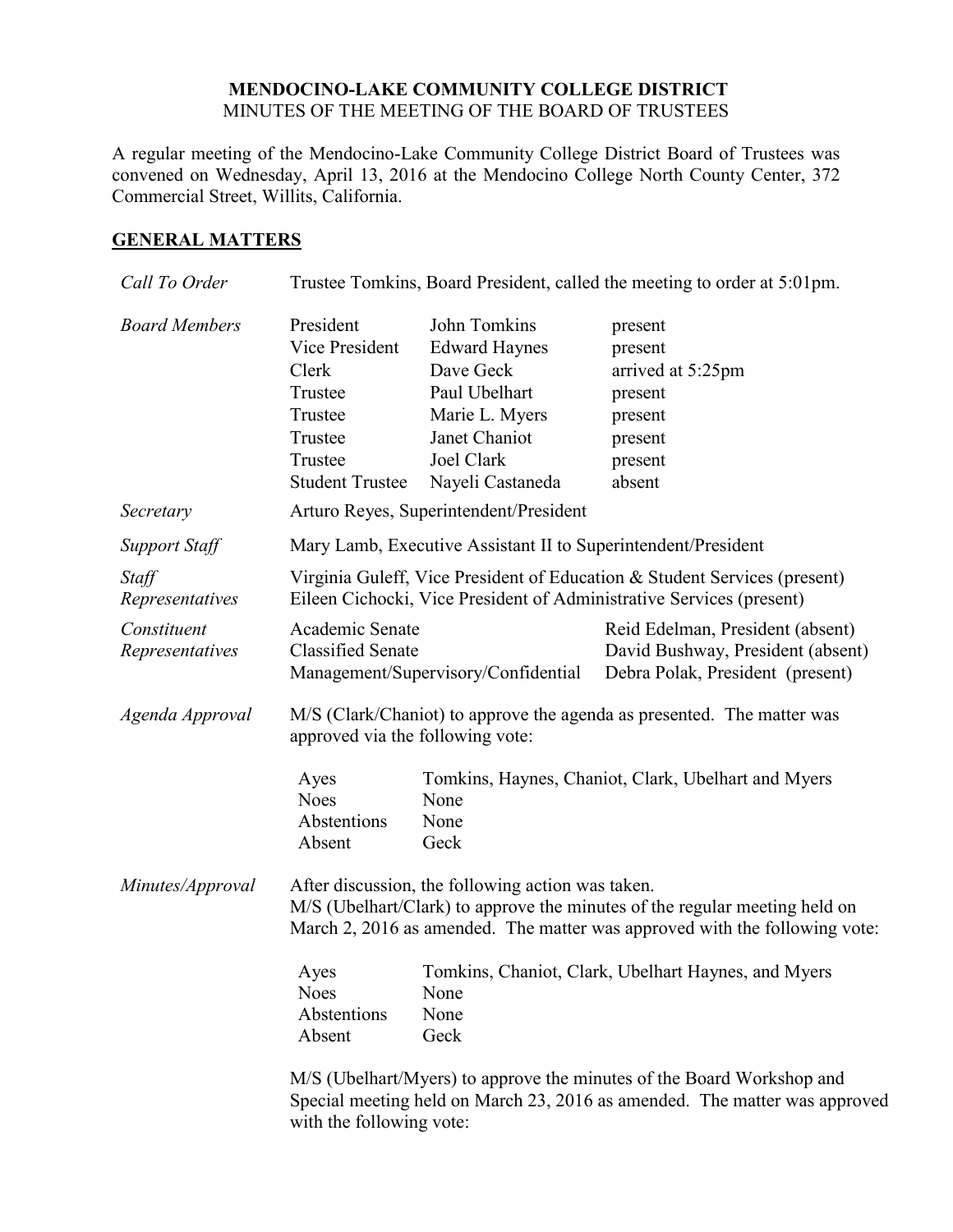| Tomkins, Chaniot, Clark, Ubelhart Haynes, and Myers |
|-----------------------------------------------------|
| <b>None</b>                                         |
| <b>None</b>                                         |
| Geck                                                |
|                                                     |

*Professional Development Leave Report* A presentation was made by Dr. Rebecca Montes highlighting the work she completed during her Professional Development Leave in 2014/2015 entitled "Uncivil Homefront: Mendocino County During the Civil War".

*Public Comments* • No comments from the public were made.

### **PRESIDENT AND ADMINISTRATION REPORT**

A written report was presented by Superintendent/President Reyes. The following items were offered in addition:

- The trip to the Chancellor's Office trip today was productive.
- A Special Meeting/Board Workshop has been scheduled for Wednesday, May 25, 2016.

## **CONSENT AGENDA**

M/S (Chaniot/Ubelhart) RESOLVED, That the Mendocino-Lake Community College District Board of Trustees does hereby approve the Consent Agenda as presented. The consent agenda was approved with the following vote:

| Ayes        | Tomkins, Haynes, Chaniot, Clark, Geck, Ubelhart and |
|-------------|-----------------------------------------------------|
|             | Myers                                               |
| <b>Noes</b> | None                                                |
| Abstentions | None                                                |
| Absent      | None                                                |

Items with an asterisk \* were approved by one motion as the Consent Agenda.

#### **Personnel**

| $Employment -$<br>Short-Term<br><b>Employees</b> | *RESOLVED, That the Mendocino-Lake Community College District Board of<br>Trustees does hereby ratify the employment of the short-term employees as<br>submitted and presented at the meeting.        |
|--------------------------------------------------|-------------------------------------------------------------------------------------------------------------------------------------------------------------------------------------------------------|
| $Employment -$<br><b>Part-Time Faculty</b>       | *RESOLVED, That the Mendocino-Lake Community College District Board of<br>Trustees does hereby approve the employment of the part-time faculty as<br>submitted and presented at the meeting.          |
| <b>Volunteers</b>                                | *RESOLVED, That the Mendocino-Lake Community College District Board of<br>Trustees does hereby approve the list of volunteers as presented.                                                           |
| $Employment -$<br>Educational<br>Administrator   | *RESOLVED, That the Mendocino-Lake Community College District Board of<br>Trustees does hereby approve the Educational Administrator contracts for<br>Valerie Jensen and Rebecca Montes as presented. |
| Transfer - Faculty                               | *RESOLVED, That the Mendocino-Lake Community College District Board of<br>Trustees does hereby approve the transfer of Jody Gehrman from English to<br>Communication Studies as presented.            |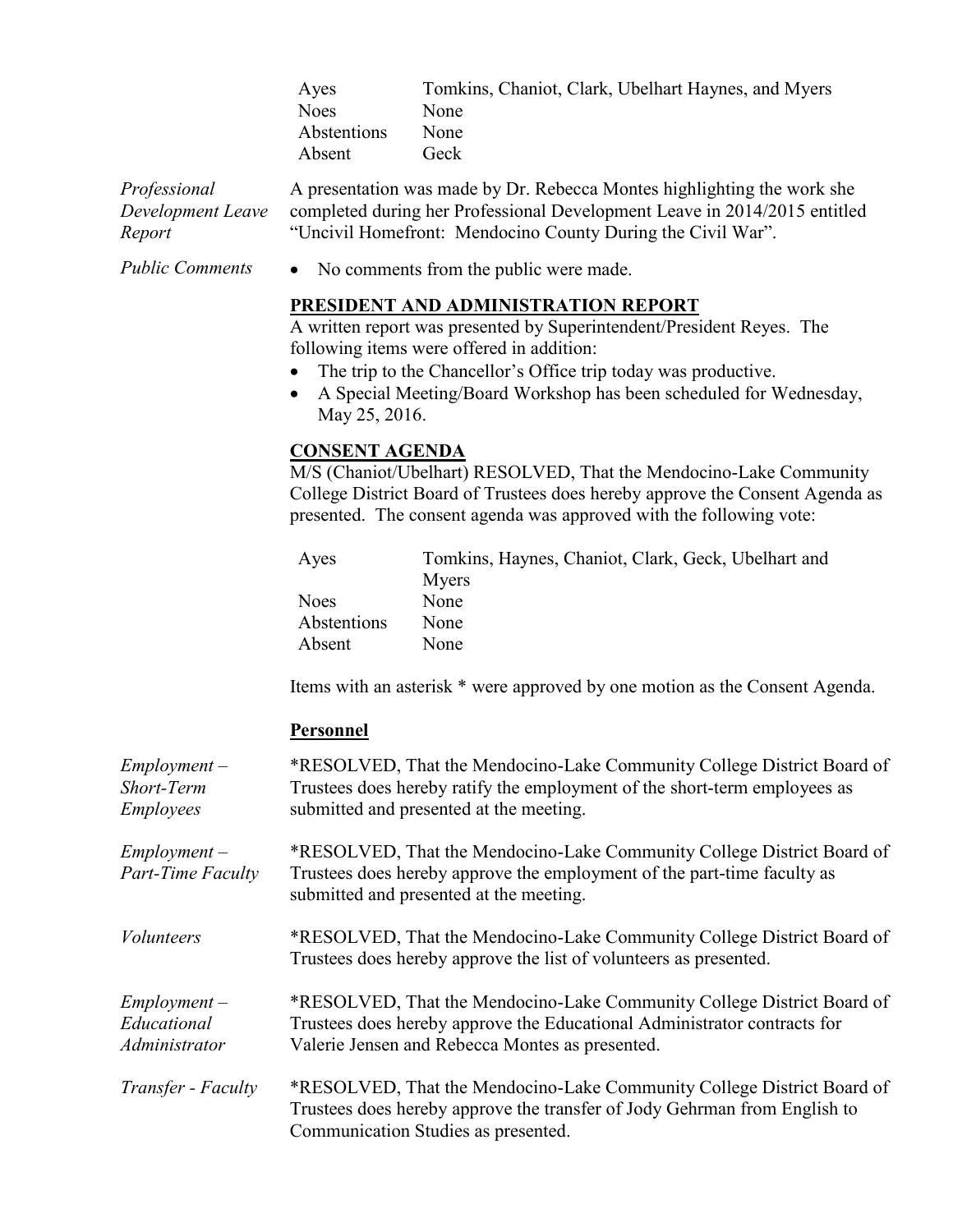*Retirements/ Resignations - Classified* \*RESOLVED, That the Mendocino-Lake Community College District Board of Trustees does hereby ratify the resignation/retirements of Jackie Blacklock, Rosario (Rose) Hernandez, Lisa Galletti and Dennis Sawle as presented.

> \*RESOLVED, That the Mendocino-Lake Community College District Board of Trustees does hereby approve the employment of Anthony Novelli and Susan Sopp as presented.

*Mendocino-Lake Community College Classified Bargaining Unit (MLCCCBU)*

*Employment - Classified*

*Mendocino-Lake Community College Classified Bargaining Unit/SEIU – Local 1021, 2016-2017 Reopeners*

*Mendocino College Federation of Teachers (MCFT), 2016-2017 Reopeners*

*Mendocino-Lake Community College District 2016-2017 Reopeners to MCFT*

*Mendocino-Lake Community College District 2016-17 Reopeners to Classified* 

*Mendocino-Lake Community College District 2016-17 Reopeners to MPFA*

*Fiscal Report as of February 29, 2016*

*Mendocino College 2016-2017 Catalog*

\*RESOLVED, That the Mendocino-Lake Community College District Board of Trustees does hereby ratify the signing of the side letter with the Classified Bargaining Unit (MLCCCBU) regarding the four 10-hour day work week from 05/31/16 through 7/29/16 as presented.

\*RESOLVED, That the Mendocino-Lake Community College District Board of Trustees hereby receives the initial 2017-17 collective bargaining proposal from the Mendocino-Lake Community College Classified Bargaining Unit and directs the Superintendent/President to receive public comments on this proposal prior to the June Board meeting.

\*RESOLVED, That the Mendocino-Lake Community College District Board of Trustees hereby receives the initial 2016-2017 collective bargaining proposal from the Mendocino College Federation of Teachers and directs the Superintendent/President to receive public comments on this proposal prior to the May Board meeting.

\*RESOLVED, That the Mendocino-Lake Community College District Board of Trustees hereby presents the District's initial 2016-17 collective bargaining proposal to MCFT; and directs the Superintendent/President to receive related public comments prior to the May Board meeting.

\*RESOLVED, That the Mendocino-Lake Community College District Board of Trustees hereby presents the District's initial 2016-17 collective bargaining proposal to MLCCCBU/SEIU, Local 1021, and directs the Superintendent/President to receive related public comments prior to the May Board meeting.

\*RESOLVED, That the Mendocino-Lake Community College District Board of Trustees hereby presents the District's initial 2016-17 collective bargaining proposal to MPFA; and directs the Superintendent/President to receive related public comments prior to the May Board meeting.

# **Other Items**

\*RESOLVED, That the Mendocino-Lake Community College District Board of Trustees does hereby accept the fiscal report as submitted.

\*RESOLVED, That the Mendocino-Lake Community College District Board of Trustees does hereby approve the 2016-2017 Mendocino College catalog.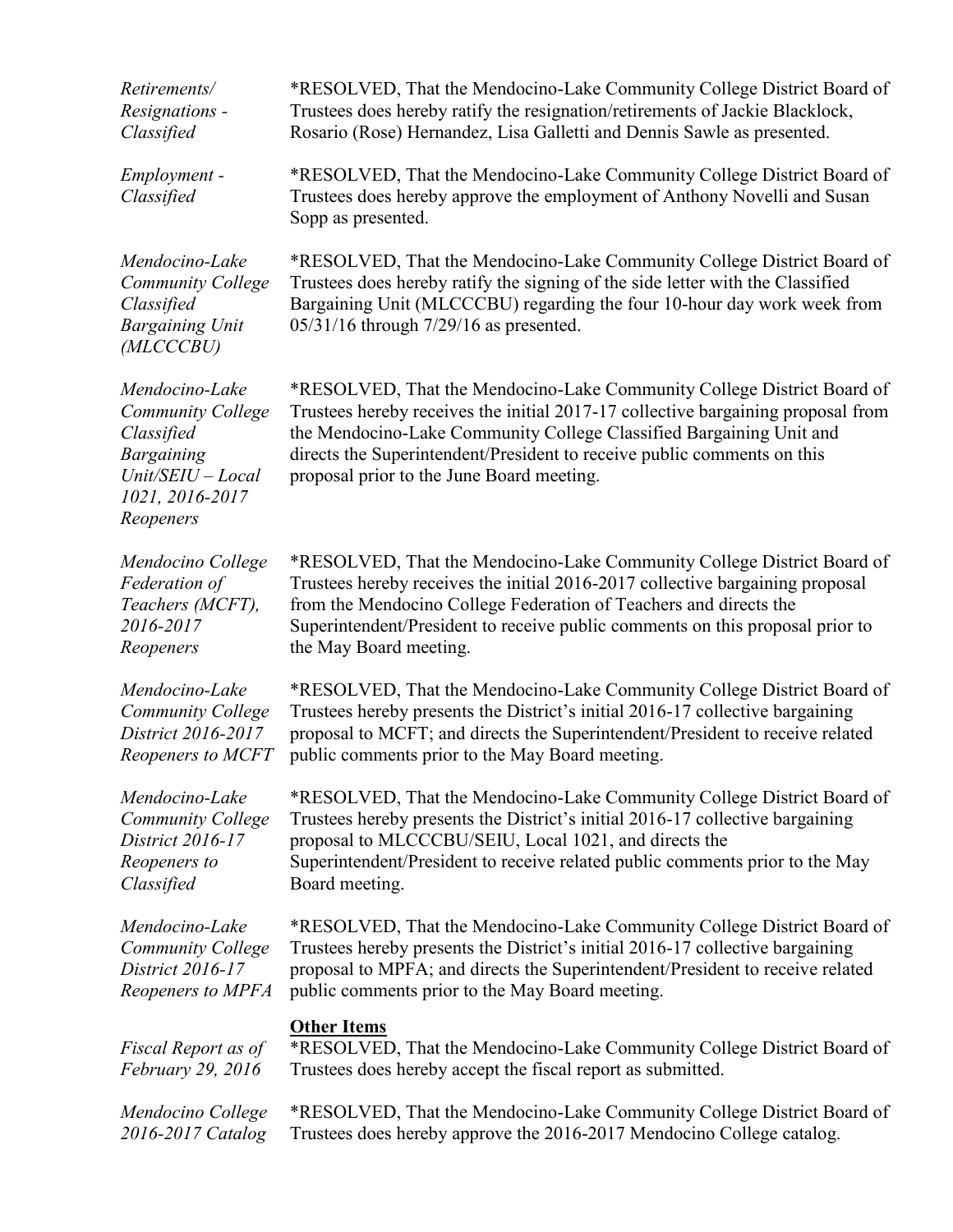| Sale and/or<br>Disposal of Surplus<br>Property                           |                                                                                                                                                                                                                                                            | *RESOLVED, That the Mendocino-Lake Community College District Board of<br>Trustees does hereby authorize the sale of surplus property as listed on<br>Attachment "A" and further authorizes staff to dispose of property with an<br>insufficient value to defray the costs of arranging a sale in a manner consistent<br>with the College's commitment to recycling. |  |
|--------------------------------------------------------------------------|------------------------------------------------------------------------------------------------------------------------------------------------------------------------------------------------------------------------------------------------------------|----------------------------------------------------------------------------------------------------------------------------------------------------------------------------------------------------------------------------------------------------------------------------------------------------------------------------------------------------------------------|--|
| Donation of<br><b>Automobiles</b>                                        | *RESOLVED, That the Mendocino-Lake Community College District Board of<br>Trustees does hereby accept the automobile generously donated to Mendocino<br>College by Angelo Ferrante as presented.                                                           |                                                                                                                                                                                                                                                                                                                                                                      |  |
| 2015/2016 April<br><b>Revised Budgets</b>                                | <b>ACTION ITEMS</b><br>After reviewing the item presented, the following action was taken:                                                                                                                                                                 |                                                                                                                                                                                                                                                                                                                                                                      |  |
|                                                                          | M/S (Clark/Myers) to adopt the proposed 2015/16 April Revised Budgets as<br>presented and shown on Attachments A-1 through I. The motion was approved<br>with the following vote:                                                                          |                                                                                                                                                                                                                                                                                                                                                                      |  |
|                                                                          | Ayes<br><b>Noes</b><br>Abstentions<br>Absent                                                                                                                                                                                                               | Tomkins, Haynes, Chaniot, Clark, Geck, Ubelhart and Myers<br>None<br>None<br>None                                                                                                                                                                                                                                                                                    |  |
| Contracts and                                                            | After reviewing the information provided, the following action was taken:                                                                                                                                                                                  |                                                                                                                                                                                                                                                                                                                                                                      |  |
| $A$ greements $-$<br>Quarterly<br>Ratification                           | M/S (Geck/Ubelhart) to ratify the contracts and agreements as presented. The<br>motion was approved with the following vote:                                                                                                                               |                                                                                                                                                                                                                                                                                                                                                                      |  |
|                                                                          | Ayes<br><b>Noes</b><br>Abstentions<br>Absent                                                                                                                                                                                                               | Tomkins, Haynes, Chaniot, Clark, Geck, Ubelhart and Myers<br>None<br>None<br>None                                                                                                                                                                                                                                                                                    |  |
| Exception to the In-<br>Residence Unit                                   |                                                                                                                                                                                                                                                            | After reviewing the information provided, the following action was taken:                                                                                                                                                                                                                                                                                            |  |
| Requirement for<br>Graduation                                            | M/S (Clark/Ubelhart) to allow an exception to the resident unit requirement for<br>student 102175 due to undue hardship. The motion was approved with the<br>following vote:                                                                               |                                                                                                                                                                                                                                                                                                                                                                      |  |
|                                                                          | Ayes<br><b>Noes</b><br>Abstentions<br>Absent                                                                                                                                                                                                               | Tomkins, Haynes, Chaniot, Clark, Geck, Ubelhart and Myers<br>None<br>None<br>None                                                                                                                                                                                                                                                                                    |  |
| Petition for<br>Transfer of<br>$T$ erritory –<br>Resolution 04-16-<br>01 | After reviewing the information provided, the following action was taken:<br>M/S (Clark/Chaniot) to approve the Petition for Transfer of Inhabited Territory<br>and consent to all conditions stated in the document presented with the<br>following vote: |                                                                                                                                                                                                                                                                                                                                                                      |  |
|                                                                          | Ayes<br><b>Noes</b><br>Abstentions                                                                                                                                                                                                                         | Tomkins, Haynes, Chaniot, Clark, Geck, Ubelhart and Myers<br>None<br>None                                                                                                                                                                                                                                                                                            |  |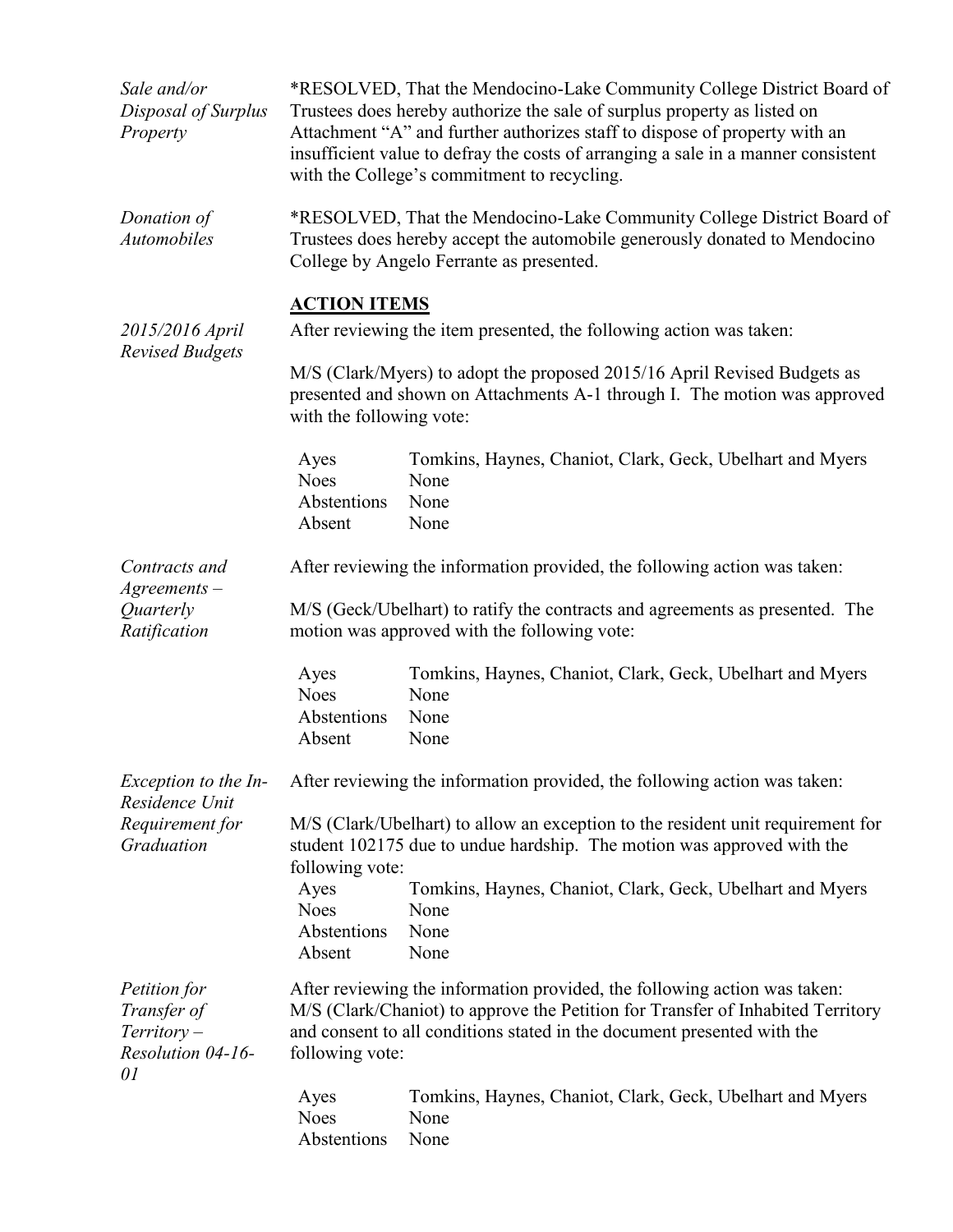|                                                                                        | Absent                                                                                                               | None                                                                   |                                                                                                                                                      |
|----------------------------------------------------------------------------------------|----------------------------------------------------------------------------------------------------------------------|------------------------------------------------------------------------|------------------------------------------------------------------------------------------------------------------------------------------------------|
| Support for AB<br>1721 (Medina) and                                                    |                                                                                                                      |                                                                        | After reviewing the information provided, the following action was taken:                                                                            |
| AB 1892 (Medina)<br>Cal Grants and<br>College                                          |                                                                                                                      | and College Affordability with the following vote:                     | M/S (Chaniot/Myers) to adopt Resolution 04-16-02 in support of Cal Grants                                                                            |
| $A$ ffordability –<br>Resolution 04-16-<br>02                                          | Ayes<br><b>Noes</b><br>Abstentions<br>Absent                                                                         | None<br>None<br>None                                                   | Tomkins, Haynes, Chaniot, Clark, Geck, Ubelhart and Myers                                                                                            |
| Classified<br>Professionals Week<br>Resolution 04-16-<br>03                            |                                                                                                                      |                                                                        | After reviewing the information provided, the following action was taken:                                                                            |
|                                                                                        | M/S (Myers/Clark) to adopt Resolution 04-16-03 in honor of Classified<br>Professionals Week with the following vote: |                                                                        |                                                                                                                                                      |
|                                                                                        | Ayes<br><b>Noes</b><br>Abstentions<br>Absent                                                                         | None<br>None<br>None                                                   | Tomkins, Haynes, Chaniot, Clark, Geck, Ubelhart and Myers                                                                                            |
| 2016 California                                                                        |                                                                                                                      |                                                                        | After reviewing the information provided, the following action was taken:                                                                            |
| Community College<br>Trustees (CCCT)<br><b>Ballot for Board of</b><br><b>Directors</b> | candidates :                                                                                                         | Susan "Sue" M. Keith<br>Kenneth A. Brown<br>Louise Jaffe<br>Cy Gulassa | M/S (Chaniot/Ubelhart) to submit support of the Board for the following<br>Linda S. Wah<br>Sally W. Biggin<br>Jerry D. Hart<br><b>Shaun Giese</b>    |
|                                                                                        | The action was approved with the following vote:                                                                     |                                                                        |                                                                                                                                                      |
|                                                                                        | Ayes<br><b>Noes</b><br>Abstentions<br>Absent                                                                         | None<br>None<br>None                                                   | Tomkins, Haynes, Chaniot, Clark, Geck, Ubelhart and Myers                                                                                            |
| <b>Board Policy</b><br>Revisions - Second                                              | After discussion, the following action was taken:                                                                    |                                                                        |                                                                                                                                                      |
| Reading                                                                                | as presented.                                                                                                        |                                                                        | M/S (Chaniot/Geck) that the Mendocino-Lake Community College District<br>Board of Trustees does hereby adopt Board Policy 7310 and Board Policy 7400 |
|                                                                                        | Ayes<br><b>Noes</b><br>Abstentions<br>Absent                                                                         | None<br>None<br>None                                                   | Tomkins, Haynes, Chaniot, Clark, Geck, Ubelhart and Myers                                                                                            |
| <b>Big Picture</b>                                                                     | An update on the Mendocino College Athletic Program was presented by<br>Athletic Director Matthew Gordon.            |                                                                        |                                                                                                                                                      |